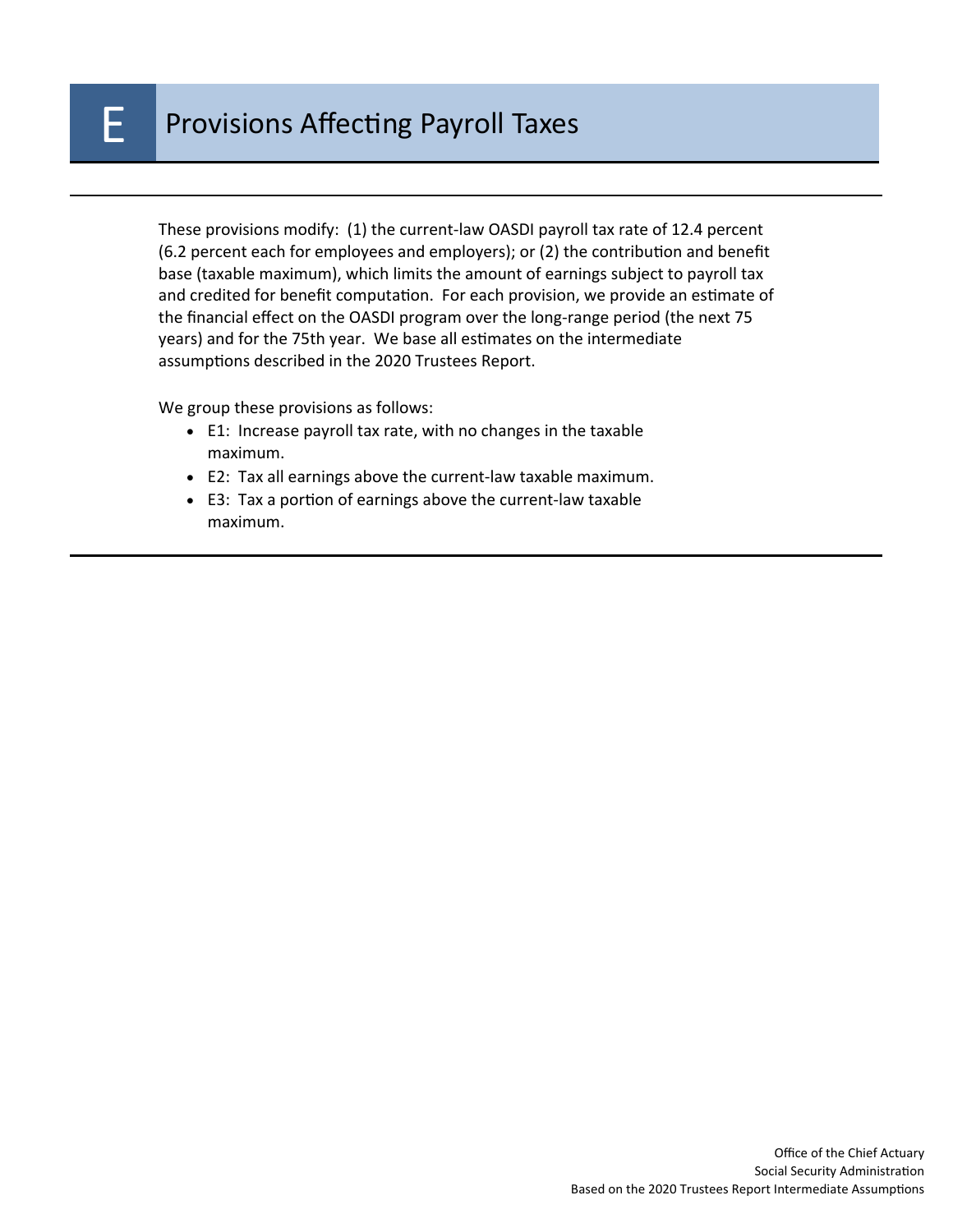## **Category E: Payroll Taxes (including maximum taxable) (2020 Trustees Report intermediate assumptions)**

| <b>Description of proposed provisions</b> |                                                                                                                                                 | Change from current law<br>(percent of payroll) |                      | <b>Shortfall eliminated</b> |                      |
|-------------------------------------------|-------------------------------------------------------------------------------------------------------------------------------------------------|-------------------------------------------------|----------------------|-----------------------------|----------------------|
|                                           |                                                                                                                                                 |                                                 |                      |                             |                      |
|                                           |                                                                                                                                                 | Long-range<br>actuarial                         | Annual<br>balance in | Long-range<br>actuarial     | Annual<br>balance in |
|                                           |                                                                                                                                                 | balance                                         | 75th year            | balance                     | 75th year            |
| E1.1                                      | Increase the payroll tax rate (currently 12.4 percent) to 15.8 percent in                                                                       | 3.23                                            | 3.36                 | 101%                        | 74%                  |
|                                           | 2021 and later.                                                                                                                                 |                                                 |                      |                             |                      |
| E1.2                                      | Increase the payroll tax rate (currently 12.4 percent) to 15.9 percent in                                                                       | 3.86                                            | 6.75                 | 120%                        | 149%                 |
|                                           | 2033-2062, and to 19.4 percent in years 2063 and later.                                                                                         |                                                 |                      |                             |                      |
| E1.4                                      | Increase the payroll tax rate (currently 12.4 percent) by 0.1 percentage                                                                        | 1.47                                            | 1.99                 | 46%                         | 44%                  |
|                                           | point each year from 2026-2045, until the rate reaches 14.4 percent in                                                                          |                                                 |                      |                             |                      |
|                                           | 2045 and later.                                                                                                                                 |                                                 |                      |                             |                      |
| E1.8                                      | Increase the payroll tax rate (currently 12.4 percent) by 0.1 percentage                                                                        | 0.54                                            | 0.60                 | 17%                         | 13%                  |
|                                           | point each year from 2023-2028, until the rate reaches 13.0 percent for<br>2028 and later.                                                      |                                                 |                      |                             |                      |
| E1.9                                      | Increase the payroll tax rate (currently 12.4 percent) by 0.1 percentage                                                                        | 1.80                                            | 2.85                 | 56%                         | 63%                  |
|                                           | point each year from 2024-2047, until the rate reaches 14.8 percent in                                                                          |                                                 |                      |                             |                      |
|                                           | 2047. Then increase the payroll tax rate an additional 0.1 percentage                                                                           |                                                 |                      |                             |                      |
|                                           | point in each year from 2086-2090, until the rate reaches 15.3 percent for                                                                      |                                                 |                      |                             |                      |
|                                           | 2090 and later.                                                                                                                                 |                                                 |                      |                             |                      |
| E1.10                                     | Increase the payroll tax rate by 0.1 percentage point per year for 2022                                                                         | 0.88                                            | 1.00                 | 27%                         | 22%                  |
|                                           | through 2031 so that it equals 13.4 percent for 2031 and later. The                                                                             |                                                 |                      |                             |                      |
|                                           | increase would be split evenly between the employer and employee                                                                                |                                                 |                      |                             |                      |
|                                           | share, and would be split between OASI and DI in proportion to currently                                                                        |                                                 |                      |                             |                      |
|                                           | scheduled payroll tax rates.                                                                                                                    |                                                 |                      |                             |                      |
| E2.1                                      | Eliminate the taxable maximum in years 2021 and later, and apply full                                                                           | 2.36                                            | 2.48                 | 73%                         | 55%                  |
|                                           | 12.4 percent payroll tax rate to all earnings. Do not provide benefit credit                                                                    |                                                 |                      |                             |                      |
| E2.2                                      | for earnings above the current-law taxable maximum.<br>Eliminate the taxable maximum in years 2021 and later, and apply full                    | 1.78                                            | 1.44                 | 55%                         | 32%                  |
|                                           | 12.4 percent payroll tax rate to all earnings. Provide benefit credit for                                                                       |                                                 |                      |                             |                      |
|                                           | earnings above the current-law taxable maximum.                                                                                                 |                                                 |                      |                             |                      |
| E2.3                                      | Eliminate the taxable maximum in years 2021 and later, and apply full                                                                           | 2.12                                            | 2.12                 | 66%                         | 47%                  |
|                                           | 12.4 percent payroll tax rate to all earnings. Provide benefit credit for                                                                       |                                                 |                      |                             |                      |
|                                           | earnings above the current-law taxable maximum. Create a new bend                                                                               |                                                 |                      |                             |                      |
|                                           | point at the current-law taxable maximum with a 3 percent formula factor                                                                        |                                                 |                      |                             |                      |
|                                           | applying above the new bend point.                                                                                                              |                                                 |                      |                             |                      |
| E2.4                                      | Eliminate the taxable maximum for years 2027 and later (phased in 2021-                                                                         | 2.18                                            | 2.34                 | 68%                         | 52%                  |
|                                           | 2027), and apply full 12.4 percent payroll tax rate to all earnings. Provide                                                                    |                                                 |                      |                             |                      |
|                                           | benefit credit for earnings above the current-law taxable maximum that                                                                          |                                                 |                      |                             |                      |
|                                           | are subject to the payroll tax, using a secondary PIA formula. This                                                                             |                                                 |                      |                             |                      |
|                                           | secondary PIA formula involves: (1) an AIME+ derived from annual                                                                                |                                                 |                      |                             |                      |
|                                           | earnings from each year after 2020 that were in excess of that year's<br>current-law taxable maximum; (2) a new bend point equal to 134 percent |                                                 |                      |                             |                      |
|                                           | of the monthly current-law taxable maximum; and (3) formula factors of 3                                                                        |                                                 |                      |                             |                      |
|                                           | percent and 0.25 percent below and above the new bend point,                                                                                    |                                                 |                      |                             |                      |
|                                           | respectively.                                                                                                                                   |                                                 |                      |                             |                      |
| E2.5                                      | Apply 12.4 percent payroll tax rate on earnings above \$250,000 starting in                                                                     | 2.23                                            | 2.48                 | 70%                         | 55%                  |
|                                           | 2021, and tax all earnings once the current-law taxable maximum exceeds                                                                         |                                                 |                      |                             |                      |
|                                           | \$250,000. Do not provide benefit credit for additional earnings taxed.                                                                         |                                                 |                      |                             |                      |
| E2.6                                      | Apply a 3 percent payroll tax on earnings above the current-law taxable                                                                         | 0.61                                            | 0.64                 | 19%                         | 14%                  |
|                                           | maximum starting in 2021. Do not provide benefit credit for earnings                                                                            |                                                 |                      |                             |                      |
|                                           | above the current-law taxable maximum.                                                                                                          |                                                 |                      |                             |                      |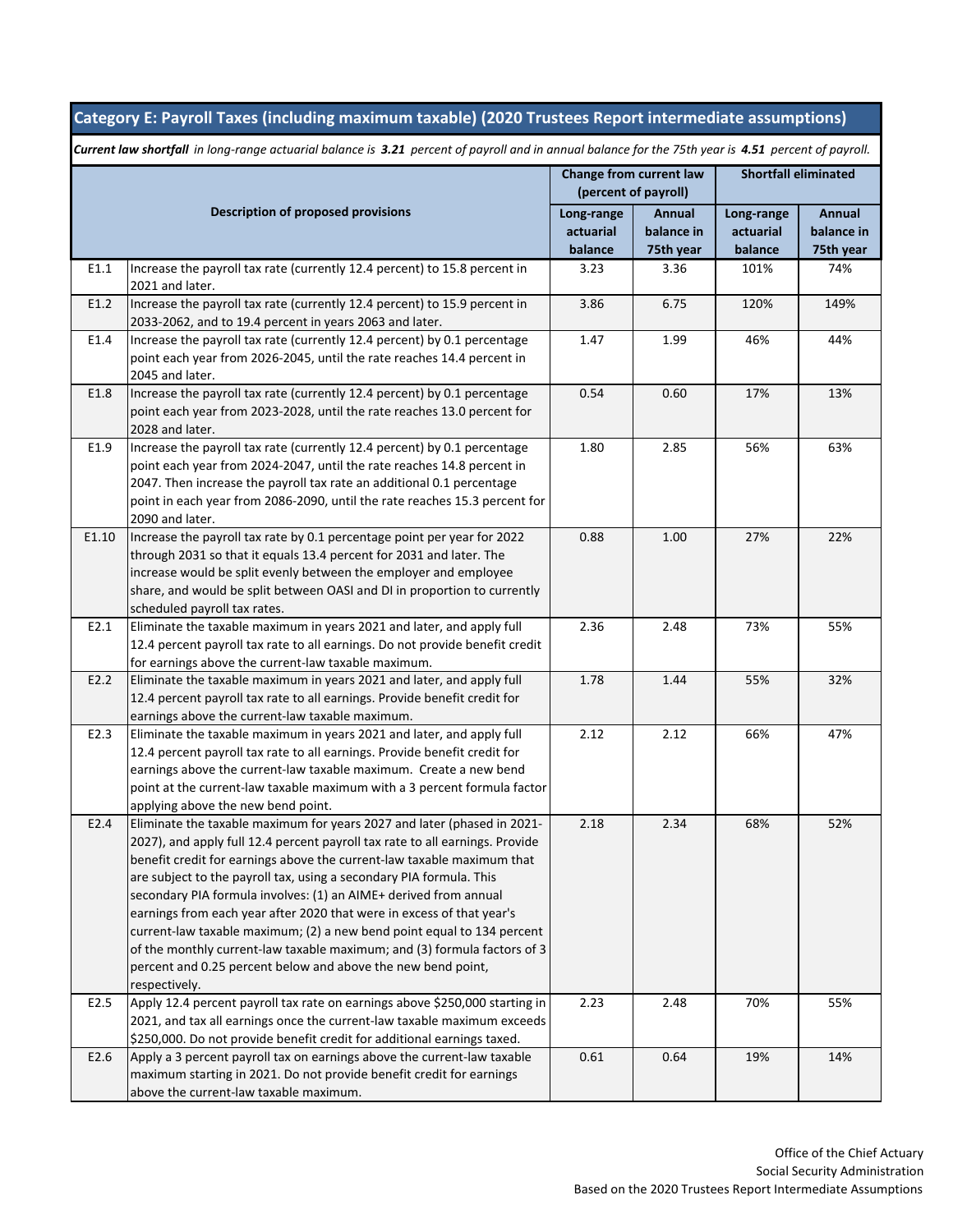## **Category E: Payroll Taxes (including maximum taxable) (continued)**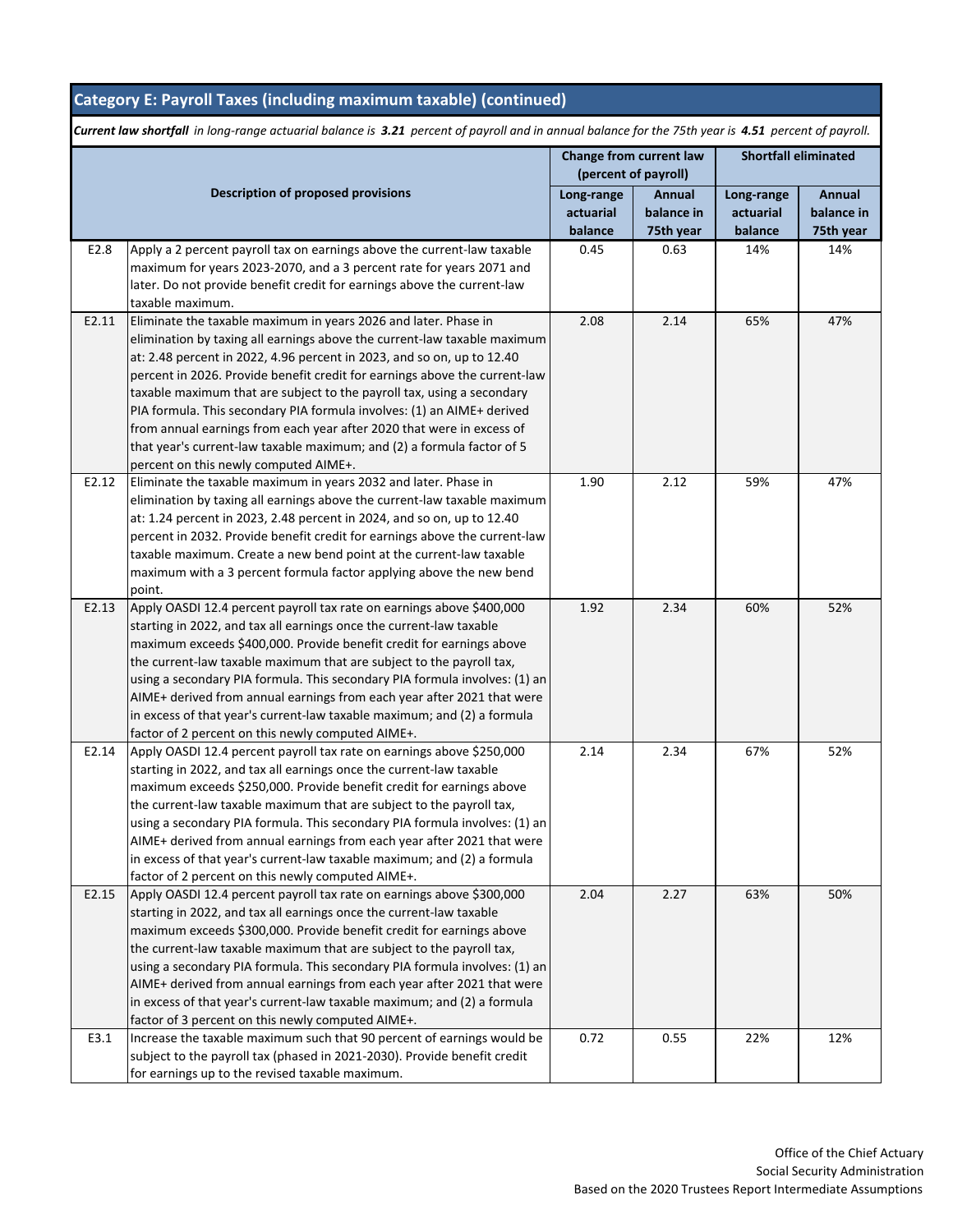## **Category E: Payroll Taxes (including maximum taxable) (continued)**

|       | <b>Description of proposed provisions</b>                                                                                                           |                         | Change from current law |                         | <b>Shortfall eliminated</b> |  |
|-------|-----------------------------------------------------------------------------------------------------------------------------------------------------|-------------------------|-------------------------|-------------------------|-----------------------------|--|
|       |                                                                                                                                                     |                         | (percent of payroll)    |                         | Annual                      |  |
|       |                                                                                                                                                     | Long-range<br>actuarial | Annual<br>balance in    | Long-range<br>actuarial | balance in                  |  |
|       |                                                                                                                                                     | balance                 | 75th year               | balance                 | 75th year                   |  |
| E3.2  | Increase the taxable maximum such that 90 percent of earnings would be                                                                              | 0.99                    | 1.12                    | 31%                     | 25%                         |  |
|       | subject to the payroll tax (phased in 2021-2030). Do not provide benefit                                                                            |                         |                         |                         |                             |  |
|       | credit for additional earnings taxed.                                                                                                               |                         |                         |                         |                             |  |
| E3.5  | Increase the taxable maximum each year by an additional 2 percent                                                                                   | 0.61                    | 0.58                    | 19%                     | 13%                         |  |
|       | beginning in 2021 until taxable earnings equal 90 percent of covered                                                                                |                         |                         |                         |                             |  |
|       | earnings. Provide benefit credit for earnings up to the revised taxable                                                                             |                         |                         |                         |                             |  |
|       | maximum.                                                                                                                                            |                         |                         |                         |                             |  |
| E3.6  | Increase the taxable maximum each year by an additional 2 percent                                                                                   | 0.77                    | 1.12                    | 24%                     | 25%                         |  |
|       | beginning in 2023 until taxable earnings equal 90 percent of covered<br>earnings. Do not provide benefit credit for additional earnings taxed.      |                         |                         |                         |                             |  |
| E3.7  | Increase the taxable maximum by an additional 2 percent per year                                                                                    | 0.63                    | 0.72                    | 20%                     | 16%                         |  |
|       | beginning in 2022 until taxable earnings equal 90 percent of covered                                                                                |                         |                         |                         |                             |  |
|       | earnings. Provide benefit credit for earnings up to the revised taxable                                                                             |                         |                         |                         |                             |  |
|       | maximum. Create a new bend point equal to the current-law taxable                                                                                   |                         |                         |                         |                             |  |
|       | maximum with a 5 percent formula factor applying above the new bend                                                                                 |                         |                         |                         |                             |  |
|       | point.                                                                                                                                              |                         |                         |                         |                             |  |
| E3.8  | Beginning in 2028, apply 2 percent payroll tax rate on earnings over the                                                                            | 0.18                    | 0.13                    | 6%                      | 3%                          |  |
|       | wage-indexed equivalent of \$200,000 in 2017 (about \$292,200 in 2028),                                                                             |                         |                         |                         |                             |  |
|       | with the threshold wage-indexed after 2028. Provide proportional benefit                                                                            |                         |                         |                         |                             |  |
|       | credit for additional earnings taxed, based on the payroll tax rate applied                                                                         |                         |                         |                         |                             |  |
|       | to the additional earnings divided by the full 12.4 percent payroll tax rate.                                                                       |                         |                         |                         |                             |  |
| E3.9  | Beginning in 2028, apply 2 percent payroll tax rate on earnings over the                                                                            | 0.25                    | 0.30                    | 8%                      | 7%                          |  |
|       | wage-indexed equivalent of \$200,000 in 2017 (about \$292,200 in 2028),                                                                             |                         |                         |                         |                             |  |
|       | with the threshold wage-indexed after 2028. Do not provide benefit<br>credit for additional earnings taxed.                                         |                         |                         |                         |                             |  |
| E3.10 | Beginning in 2028, apply 2 percent payroll tax rate on earnings over the                                                                            | 0.13                    | 0.09                    | 4%                      | 2%                          |  |
|       | wage-indexed equivalent of \$300,000 in 2017 (about \$438,600 in 2028),                                                                             |                         |                         |                         |                             |  |
|       | with the threshold wage-indexed after 2028. Provide proportional benefit                                                                            |                         |                         |                         |                             |  |
|       | credit for additional earnings taxed, based on the payroll tax rate applied                                                                         |                         |                         |                         |                             |  |
|       | to the additional earnings divided by the full 12.4 percent payroll tax rate.                                                                       |                         |                         |                         |                             |  |
| E3.11 | Beginning in 2028, apply 2 percent payroll tax rate on earnings over the                                                                            | 0.19                    | 0.22                    | 6%                      | 5%                          |  |
|       | wage-indexed equivalent of \$300,000 in 2017 (about \$438,600 in 2028),                                                                             |                         |                         |                         |                             |  |
|       | with the threshold wage-indexed after 2028. Do not provide benefit                                                                                  |                         |                         |                         |                             |  |
|       | credit for additional earnings taxed.                                                                                                               |                         |                         |                         |                             |  |
| E3.12 | Beginning in 2028, apply 2 percent payroll tax rate on earnings over the                                                                            | 0.11                    | 0.08                    | 3%                      | 2%                          |  |
|       | wage-indexed equivalent of \$400,000 in 2017 (about \$584,700 in 2028),<br>with the threshold wage-indexed after 2028. Provide proportional benefit |                         |                         |                         |                             |  |
|       | credit for additional earnings taxed, based on the payroll tax rate applied                                                                         |                         |                         |                         |                             |  |
|       | to the additional earnings divided by the full 12.4 percent payroll tax rate.                                                                       |                         |                         |                         |                             |  |
| E3.13 | Beginning in 2028, apply 2 percent payroll tax rate on earnings over the                                                                            | 0.15                    | 0.18                    | 5%                      | 4%                          |  |
|       | wage-indexed equivalent of \$400,000 in 2017 (about \$584,700 in 2028),                                                                             |                         |                         |                         |                             |  |
|       | with the threshold wage-indexed after 2028. Do not provide benefit                                                                                  |                         |                         |                         |                             |  |
|       | credit for additional earnings taxed.                                                                                                               |                         |                         |                         |                             |  |
| E3.14 | Eliminate the taxable maximum for the employer payroll tax (6.2 percent)                                                                            | 1.41                    | 1.30                    | 44%                     | 29%                         |  |
|       | beginning in 2021. For the employee payroll tax (6.2 percent) and for                                                                               |                         |                         |                         |                             |  |
|       | benefit credit purposes, beginning in 2021, increase the taxable maximum                                                                            |                         |                         |                         |                             |  |
|       | by an additional 2 percent per year until taxable earnings equal 90                                                                                 |                         |                         |                         |                             |  |
|       | percent of covered earnings.                                                                                                                        |                         |                         |                         |                             |  |